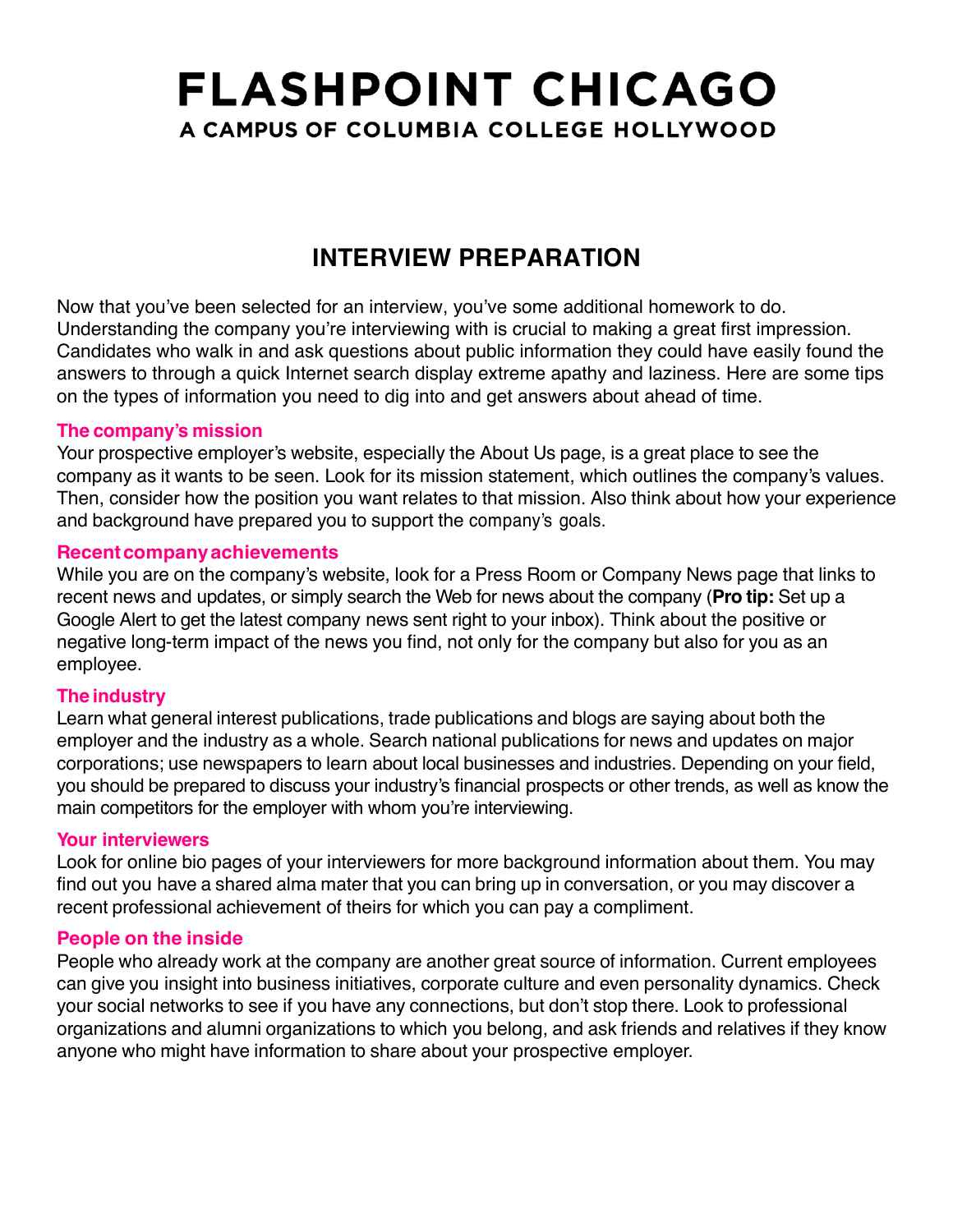## **ETIQUETTE & PROFESSIONAL ATTIRE**

After doing your research about the company, carefully consider what to wear to the interview. Regardless of the level of casual attire at a company, it's always best to dress up with a more business professional look for your job interview.

#### **PROFESSIONAL BODY LANGUAGE:**

- Practice good posture and be aware of your nonverbal communication (such as fidgeting, twirling your hair or biting your nails).
- Smile, maintain good eye contact and acknowledge all individuals present in the interview.
- Turn off your cell phone and stow it. Let's be clear: Not on vibrate. Not on silent. OFF.
- Offer a firm handshake both at the beginning and end of the interview.

#### **PROFESSIONAL ATTIRE:**

It's always better to be overdressed for your first meeting. A good rule of thumb to follow is to dress two degrees above the company standards. For example, if employees wear jeans, you should wear slacks and a nice shirt. **If you're not sure what the company standards are, stick to a more traditional wardrobe:**

- For women skirt and a nice blouse or pantsuit.
- For men slacks and a blazer with a tie or a suit.

### **OTHER THINGS TO REMEMBER:**

- Take out any visible body piercings and cover any tattoos, unless you're interviewing at a tattoo or piercing parlor.
- Make sure your hair is clean and neatly trimmed or brushed.
- Clean and press your clothing wrinkles show apathy and lack of attention to detail.
- Be conservative with makeup, perfumes and colognes.
- Check for scuffs or wear and tear on your shoes.
- Avoid excessive jewelry.
- When in doubt, run a lint roller over yourself before leaving home.
- Do not smoke before the interview.
- Do not chew gum during the interview.
- Brush your teeth or use some sort of breath freshener beforehand.

### **CLOTHES TO AVOID:**

- T-shirts or tops made of see-through material.
- Oversized, baggy pants or tight, clingy skirts.
- Miniskirts, jeans, or shorts.
- Tank tops, wrinkled apparel or loud, distracting clothing.
- Open-toe shoes, flip-flops or tennis shoes.
- Baseball caps or hats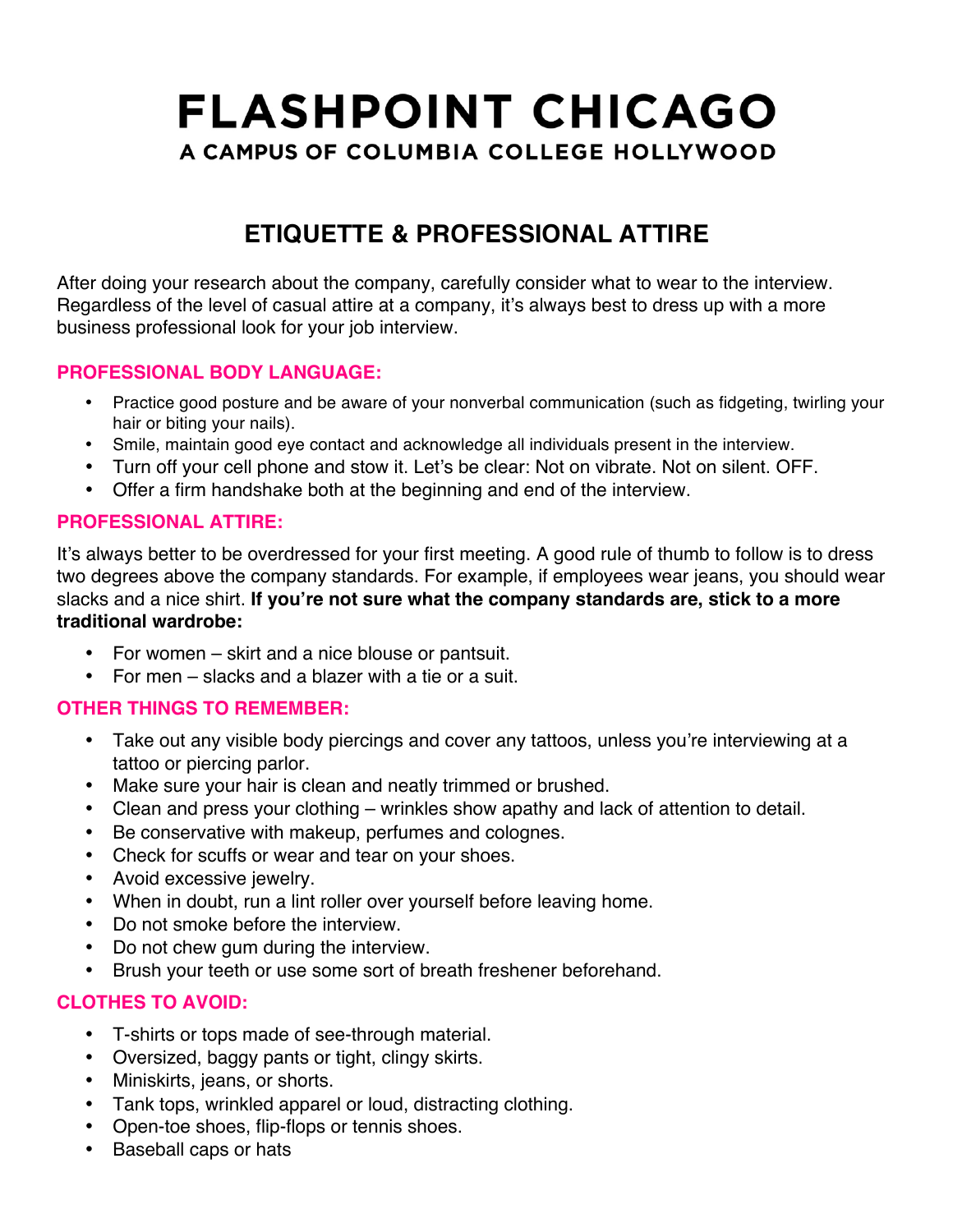### **PREPARING TO TALK ABOUT YOURSELF**

### **QUESTIONS AND ANSWERS TO PREPARE:**

Now it's time to start practicing for your actual interview. In addition to the more specific job-related interview questions that focus on your unique skill set, several common interview questions will come up in nearly every job interview. These are general interview questions about your employment history, strengths, weaknesses, achievements and goals.

Here's a list of a few of the most popular interview questions that hiring managers ask and our tips on how to address them:

#### **"TELL ME ABOUT YOURSELF."**

**How to handle:** Point out areas of success, such as career growth path, strategy, follow through and work ethic.

#### **"WHAT'S THE BIGGEST MISTAKE YOU'VE EVER MADE?"**

**How to handle:** Don't bring up anything damaging, but do say what you learned from a professionally related mistake.

#### **"WHAT IS YOUR GREATEST ACCOMPLISHMENT?"**

**How to handle:** Use examples that demonstrate key hiring characteristics.

#### **"WHAT ARE YOUR GREATEST STRENGTHS?"**

**How to handle:** Your strategy is to first uncover your interviewer's greatest wants and needs and make a connection.

#### **"WHAT DO YOU NEED TO WORK ON?"**

**How to handle:** Choose a strength that you could improve upon.

#### **"HOW WOULD YOUR CO-WORKERS DESCRIBE YOU?"**

**How to handle:** This is seeing how self-aware you are of how others perceive you. What would be some common adjectives others might use to describe you?

#### **"WHY SHOULD WE HIRE YOU?"**

**How to handle:** Give examples of how your qualifications match their requirements.

#### **"AREN'T YOU OVERQUALIFIED FOR THIS POSITION?"**

**How to handle:** Demonstrate a new way to think about this situation, seeing advantages instead of drawbacks. Focus on your level of commitment.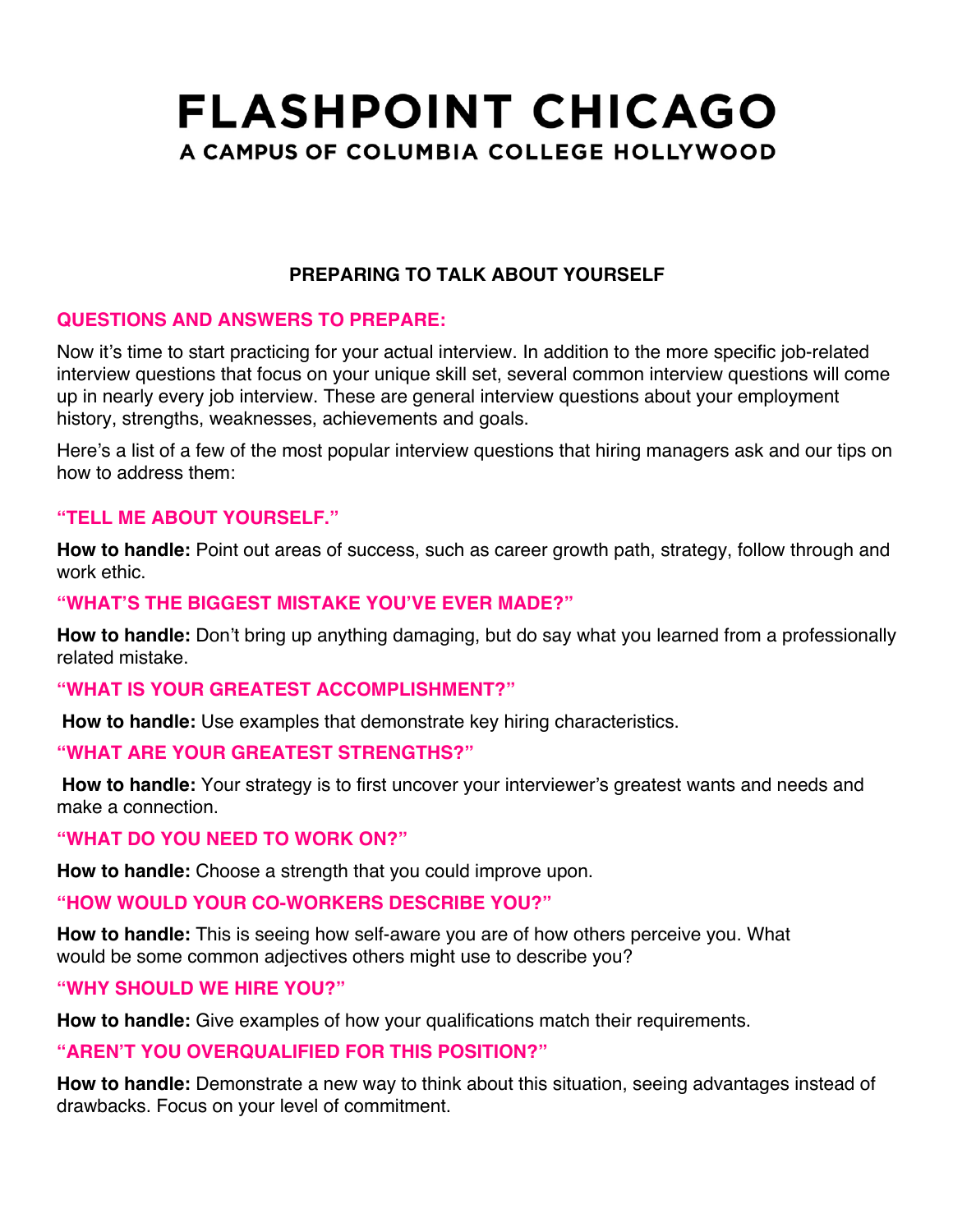#### **Additional questions to prepare for:**

- Why did you choose this field?
- Why do you want to work for this company?
- Why are you leaving (or have you left) your employer?
- What are your short-term goals?
- Where do you see yourself in five years?
- What are three of your weaknesses?
- Do you prefer to work independently or as part of a team?
- When can you start work?
- What would your last boss say about you if I were to call for a reference?
- What motivates you most in a job?
- What did you enjoy most about your last job? Least?
- Give an example of a time you worked under a deadline?
- How long would it take for you to make a contribution to our firm?
- How do you respond to tough situations?
- What would be your biggest challenge during your first 30 days on the job?
- What interests you most about this job?
- What can you do for us that someone else can't?
- How would you rate your communication skills?
- Have you ever been fired? If so, what happened?
- Do you have any questions for me?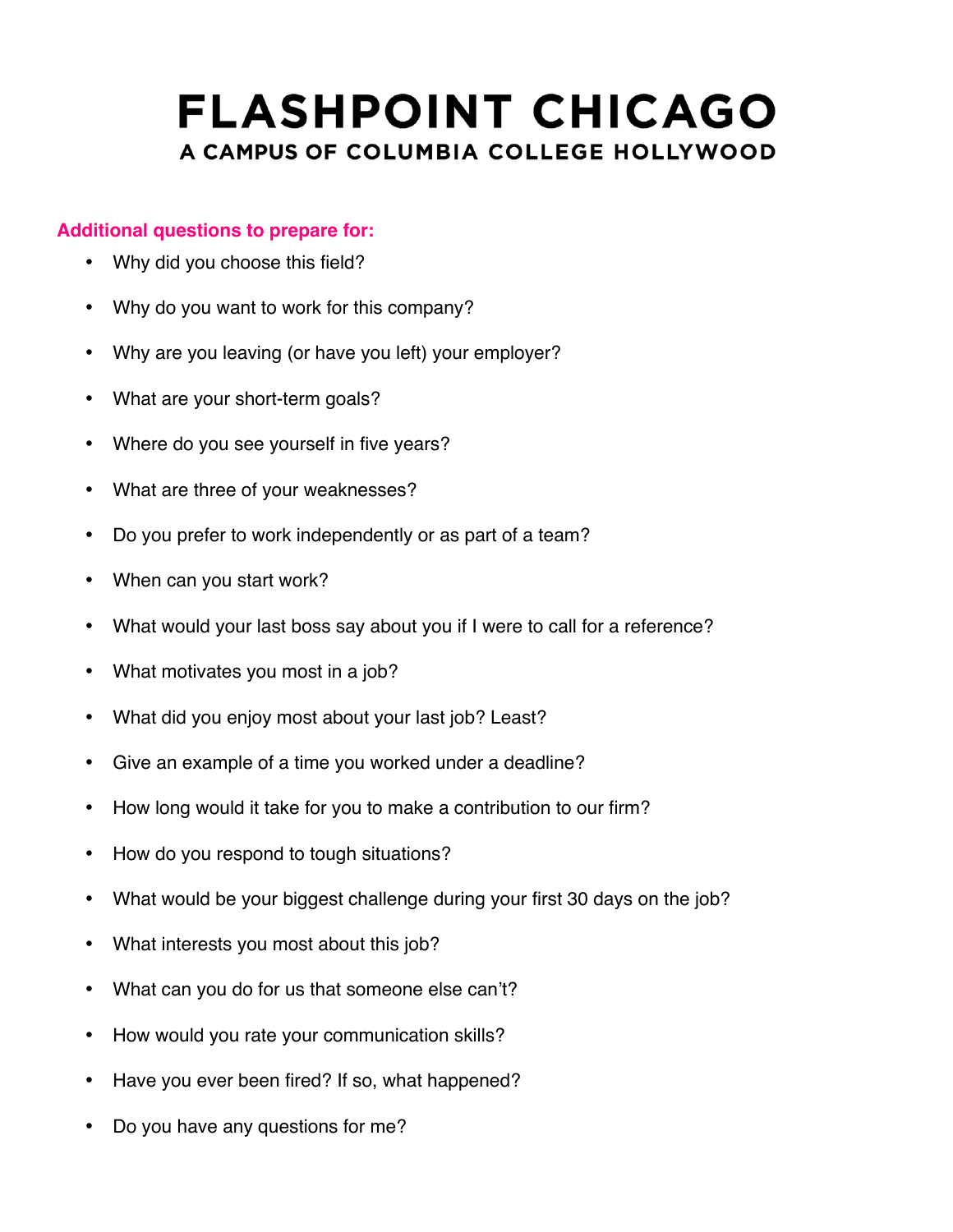### **QUESTIONS TO ASK EMPLOYERS**

Toward the end of your interview, you'll probably be asked if you have any questions about the position or company. Your answer should always be "Yes, I do!" This is your opportunity to find out more about the company (inquire about things like the workplace environment and corporate culture) and the job (find out things such as what the interaction is like with various teams, and whether you'll have a lot of autonomy) to make sure it's a good match for you. Generally, go to the interview with five questions that are unrelated to salary.

Remember, employers ask questions to determine if you are a good fit; you need to do the same to ensure this company is the right fit for you.

#### **Below are sample questions you may want to ask:**

- What do employees seem to like best about the company?
- What qualities are you looking for in the candidate who fills this position?
- What skills are important for someone in this position?
- What do you see as the primary focus for this position?
- What is the position's greatest challenge?
- Can you describe the daily functions and expectations of the job?
- Can you describe your training and evaluation process?
- Can you describe the best performer who's currently on your team in a similar role?
- What is the work atmosphere at your company like?
- Where will the job be performed?
- Is it based at headquarters or is it field-based?
- What are your growth projections for next year?
- What are the opportunities for career advancement within the company?
- How do you feel about creativity and individuality?
- In what ways is a career with your company better than one with your competitors?